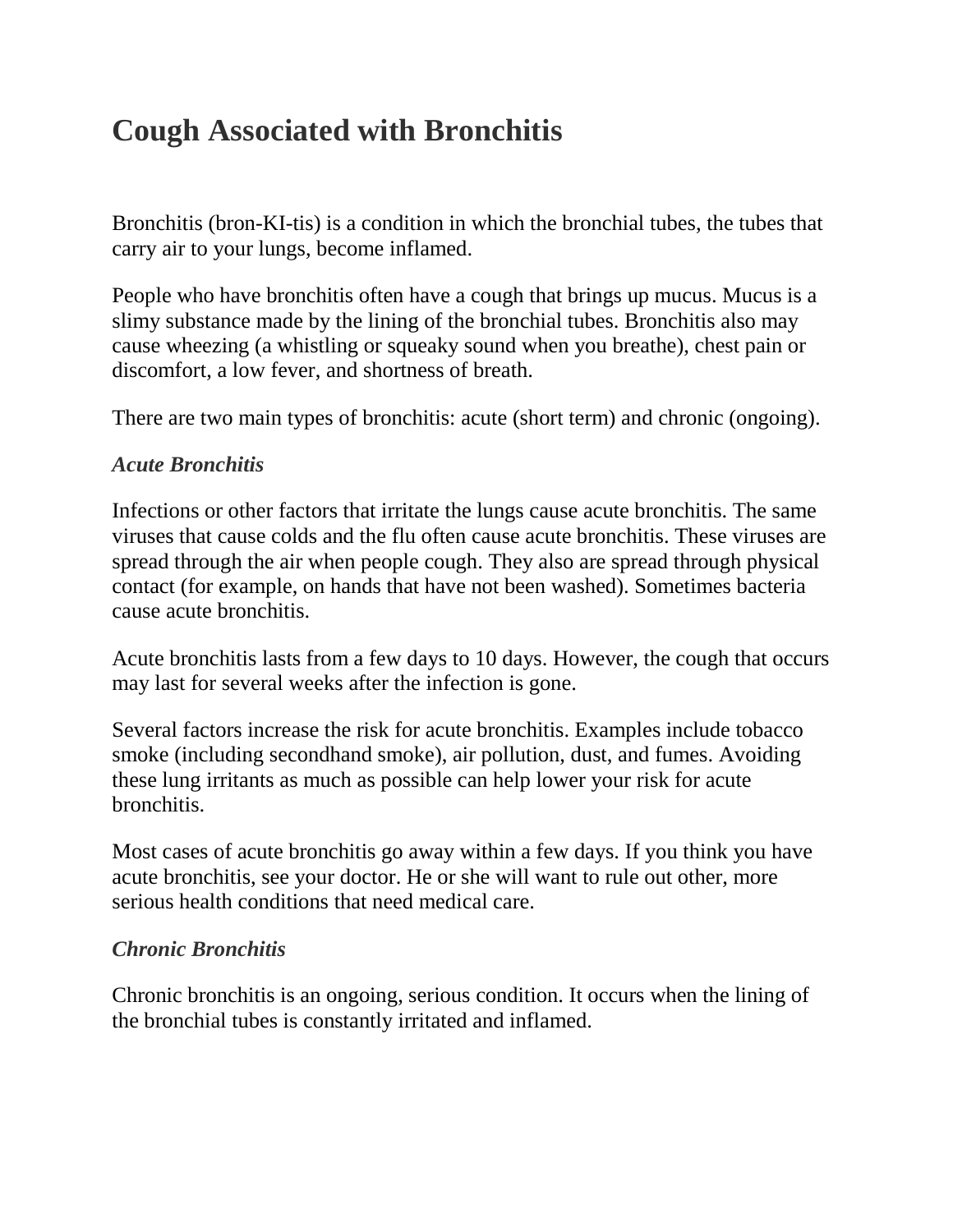Bronchitis is "chronic" if you have a cough with mucus on most days for at least 3 months a year and 2 years in a row (without another apparent cause). Smoking is the main cause of chronic bronchitis.

Viruses or bacteria can easily infect the irritated bronchial tubes. When this happens, the condition worsens and lasts longer. As a result, people who have chronic bronchitis also have periods when symptoms get much worse than usual.

Chronic bronchitis is a serious, long-term medical condition. Early diagnosis and treatment, combined with quitting cigarette smoking and avoiding secondhand cigarette smoke, can help people live better with this condition. The chance of complete recovery is low for people who have severe chronic bronchitis.

#### *Other Names for Bronchitis*

- Acute bronchitis
- Chronic bronchitis
- Industrial bronchitis

#### *Acute Bronchitis*

Infections or other factors that irritate your lungs cause acute bronchitis. The same viruses that cause colds and the flu are the most common cause of acute bronchitis. Sometimes bacteria can cause the condition.

Certain substances can irritate your lungs and airways and raise your risk for acute bronchitis. For example, inhaling or being exposed to cigarette or cigar smoke, air pollution, dusts, vapors, or fumes raises your risk. These lung irritants also can make symptoms worse.

Being exposed to a high level of dust or fumes, such as from an explosion or a big fire, also may lead to acute bronchitis.

#### *Chronic Bronchitis*

Repeatedly breathing in fumes that irritate and damage lung and airway tissues causes chronic bronchitis. Smoking is the major cause of this condition.

Breathing in air pollution and dust or fumes from the environment or the workplace also can lead to chronic bronchitis.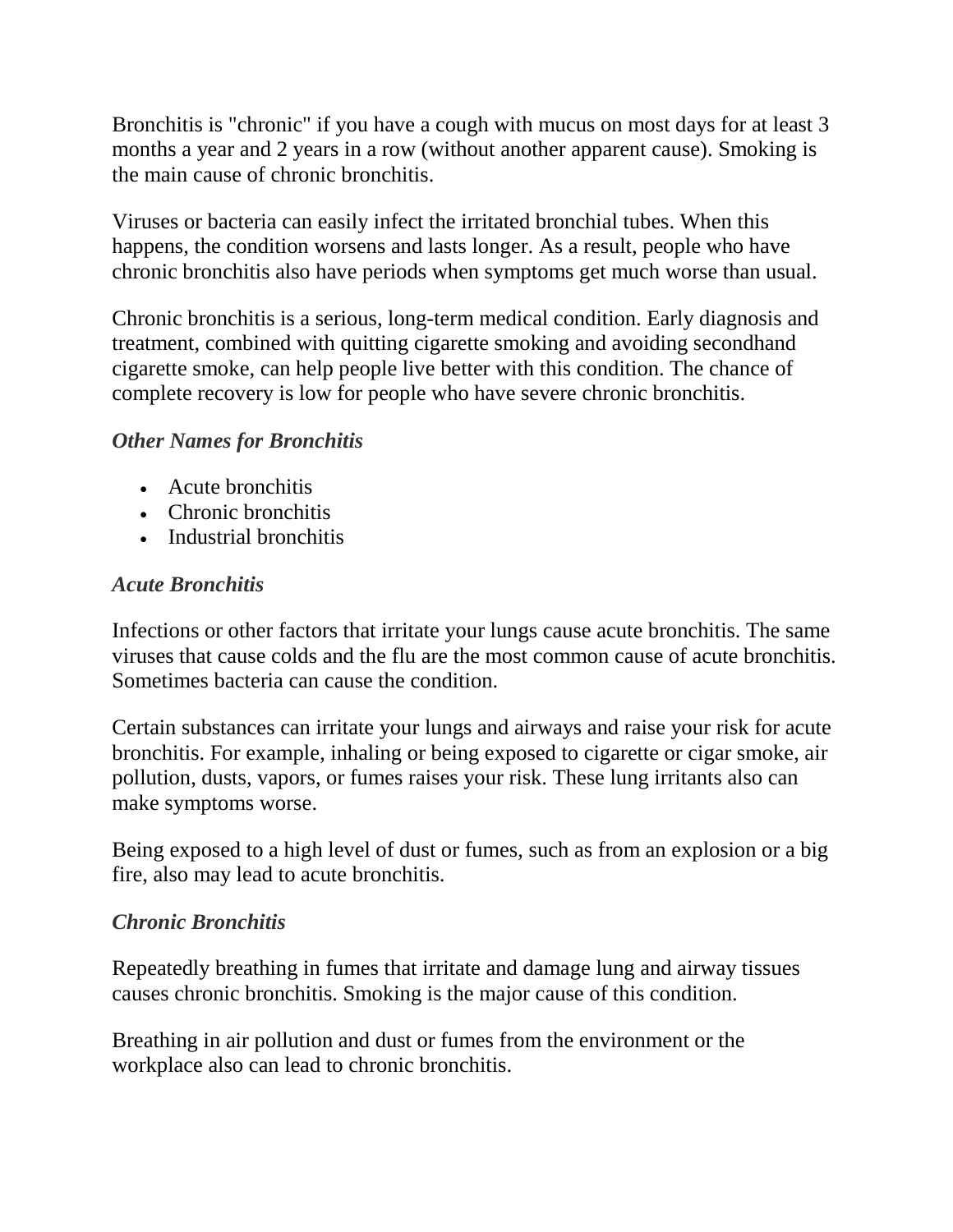People who have chronic bronchitis go through periods when symptoms become much worse than usual. During these times, they also may have acute viral or bacterial bronchitis.

## **Who Is At Risk for Bronchitis?**

Bronchitis is a very common condition. Millions of cases occur every year.

Elderly people, infants, and young children are at higher risk for acute bronchitis than people in other age groups. People of all ages can get chronic bronchitis, but it occurs more often in people who are older than 45. Women are more than twice as likely to be diagnosed with chronic bronchitis as men.

Smoking and having an existing lung disease greatly increase your risk for bronchitis. Contact with chemical fumes, vapors, and dusts from certain jobs such as those in coal mining, textile manufacturing, and grain handling—also increases your risk for the condition.

Air pollution, infections, and allergies can worsen the symptoms of chronic bronchitis, especially if you smoke.

# **What Are the Signs and Symptoms of Bronchitis?**

#### *Acute Bronchitis*

Acute bronchitis caused by an infection usually develops after you already have a cold or the flu. Symptoms of a cold or the flu include sore throat, fatigue (tiredness), fever, body aches, stuffy or runny nose, vomiting, and diarrhea.

The main symptom of acute bronchitis is a cough. The cough may produce clear mucus (a slimy substance). If the mucus is yellow or green, you may have a bacterial infection as well. Even after the infection clears up, you may still have a dry cough for days or weeks.

Other symptoms of acute bronchitis include wheezing (a whistling or squeaky sound when you breathe), low fever, and chest tightness or pain.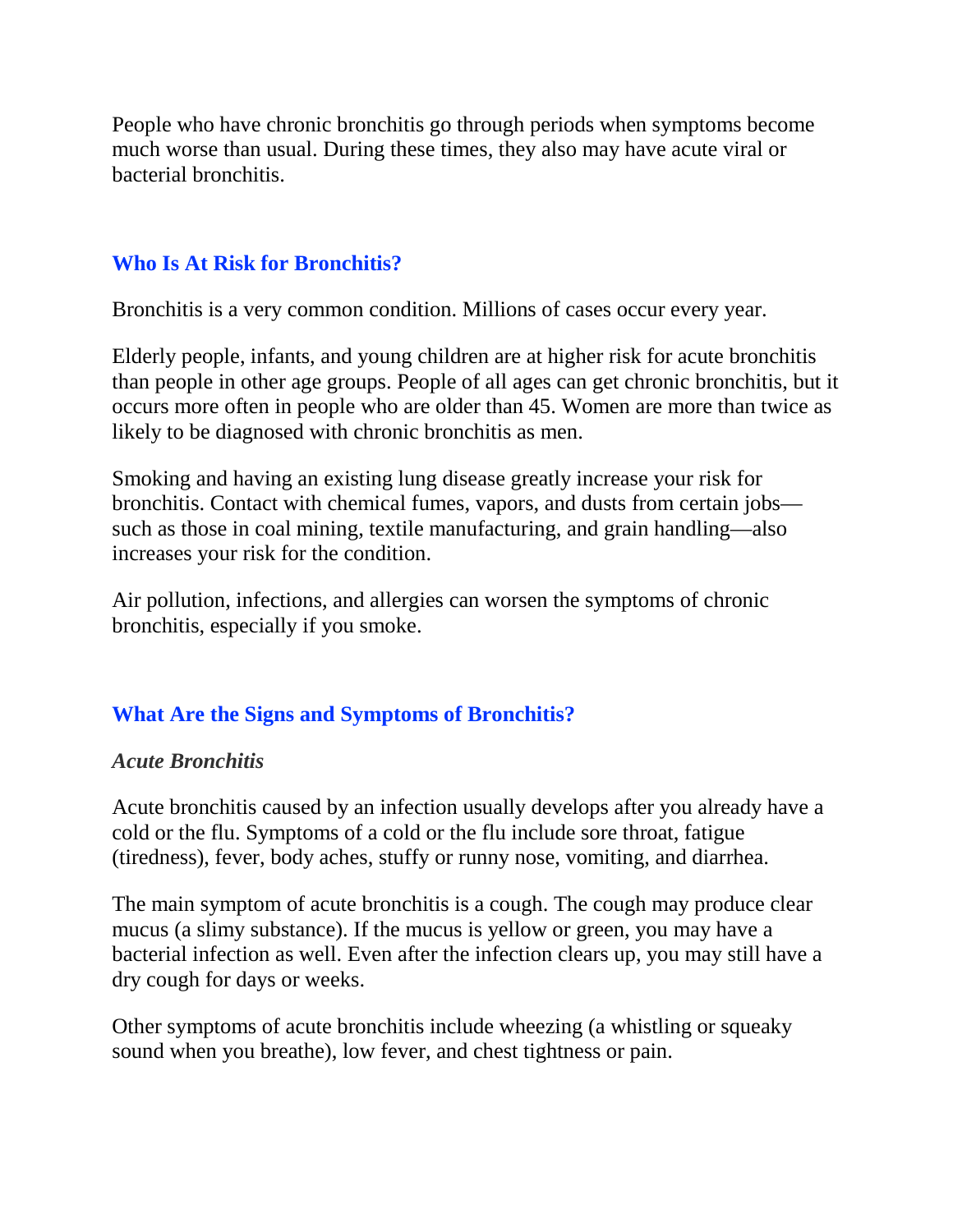If your acute bronchitis is severe, you also may have shortness of breath, especially with physical activity. Chronic Bronchitis

The signs and symptoms of chronic bronchitis include coughing, wheezing, and chest discomfort. The coughing may produce large amounts of mucus. This type of cough is often called "smoker's cough."

#### **How Is Bronchitis Diagnosed?**

Your doctor usually will diagnose bronchitis based on your signs and symptoms. He or she may ask questions about your cough, such as how long you've had it, what you're coughing up, and how much you cough.

#### *Your doctor also will likely ask:*

- 1. About your medical history
- 2. Whether you've recently had a cold or the flu
- 3. Whether you smoke or spend time around others who smoke
- 4. Whether you've been exposed to air pollution, dust, or fumes
- 5. Your doctor will use a stethoscope to listen for wheezing (a whistling or squeaky sound when you breathe) or other abnormal sounds in your lungs. He or she also may:
- Look at your mucus to see whether you have a bacterial infection
- Test the oxygen levels in your blood using a sensor attached to your fingertip or toe
- Order a chest x ray, lung function tests, or blood tests

#### **How Is Bronchitis Treated?**

The main goals of treating acute and chronic bronchitis are to relieve symptoms and help make breathing easier.

If you have acute bronchitis, your doctor may recommend rest, plenty of fluids, and aspirin (for adults) or acetaminophen to treat fever.

Antibiotics usually aren't prescribed for acute bronchitis. This is because they don't work against viruses—the most common cause of acute bronchitis. However, if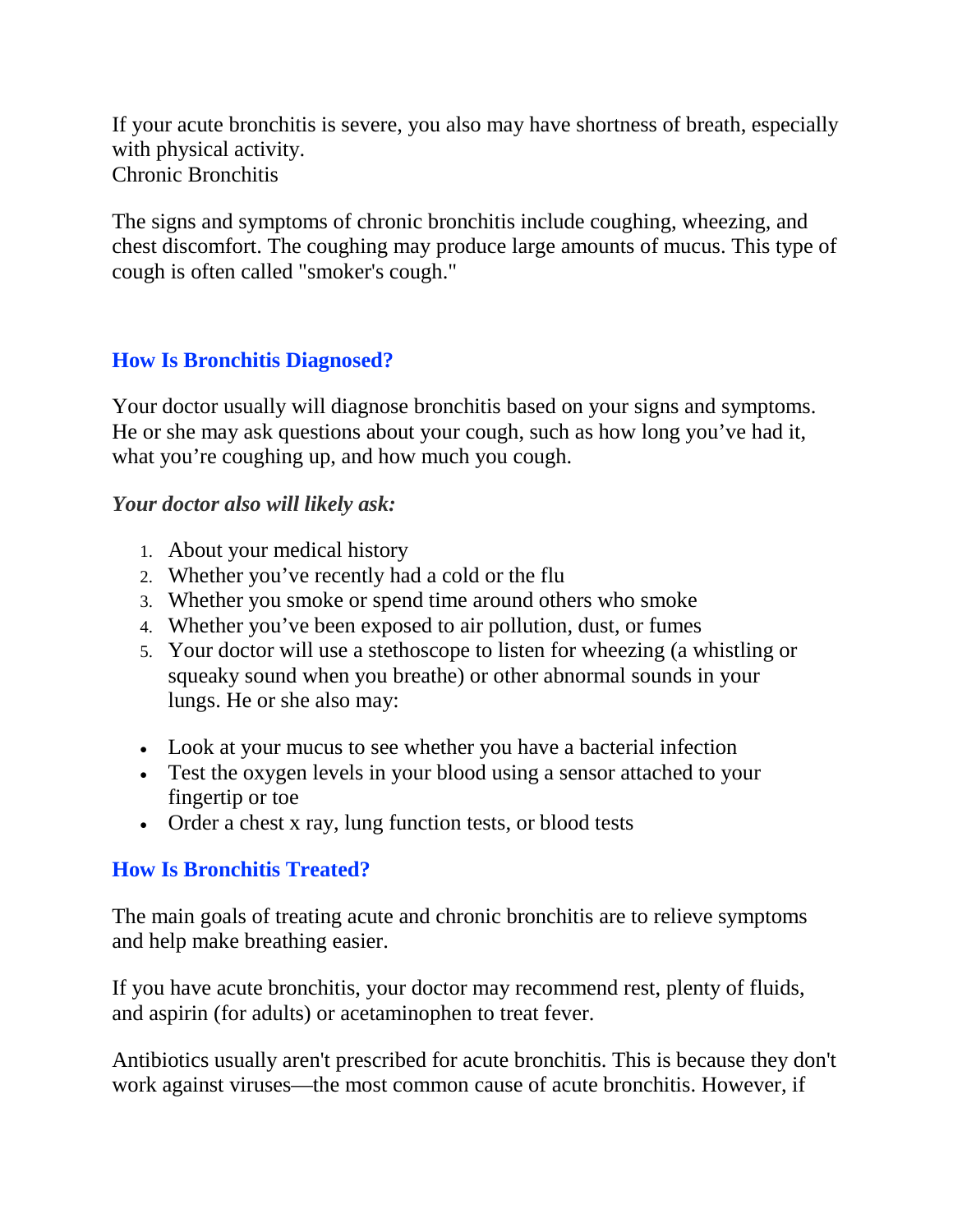your doctor thinks you have a bacterial infection, he or she may prescribe antibiotics.

A humidifier or steam can help loosen mucus and relieve wheezing and limited air flow. If your bronchitis causes wheezing, you may need an inhaled medicine to open your airways. You take this medicine using an inhaler. This device allows the medicine to go right to your lungs.

Your doctor also may prescribe medicines to relieve or reduce your cough and treat your inflamed airways (especially if your cough persists).

To lower your risk of getting bronchitis, your doctor also may suggest a flu shot and/or a pneumonia vaccine (if you're aged 60 or older).

If you have chronic bronchitis and have also been diagnosed with COPD (chronic obstructive pulmonary disease), you may need medicines to open your airways and help clear away mucus. These medicines include bronchodilators (inhaled) and steroids (inhaled or pill form).

Sometimes people who have chronic bronchitis need oxygen therapy to help them breathe better and get enough oxygen to their bodies.

One of the best ways to treat acute and chronic bronchitis is to remove the source of irritation and damage to the lungs. If you smoke cigarettes, it's very important to quit. Talk to your doctor about programs and products that can help you quit smoking. Try to avoid secondhand smoke. Also, try to avoid places with a lot of dusts, fumes, vapors, or air pollutants.

#### **How Can Bronchitis Be Prevented?**

You can't always prevent acute or chronic bronchitis. However, you can take steps to lower your risk for both types of the condition. The most important step is to quit smoking or not start smoking.

Try to avoid other lung irritants, such as secondhand smoke, fumes, air pollution, and dust. For example, wear a mask over your mouth and nose when you use paint, paint remover, varnish, or other things with strong fumes. This will help protect your lungs.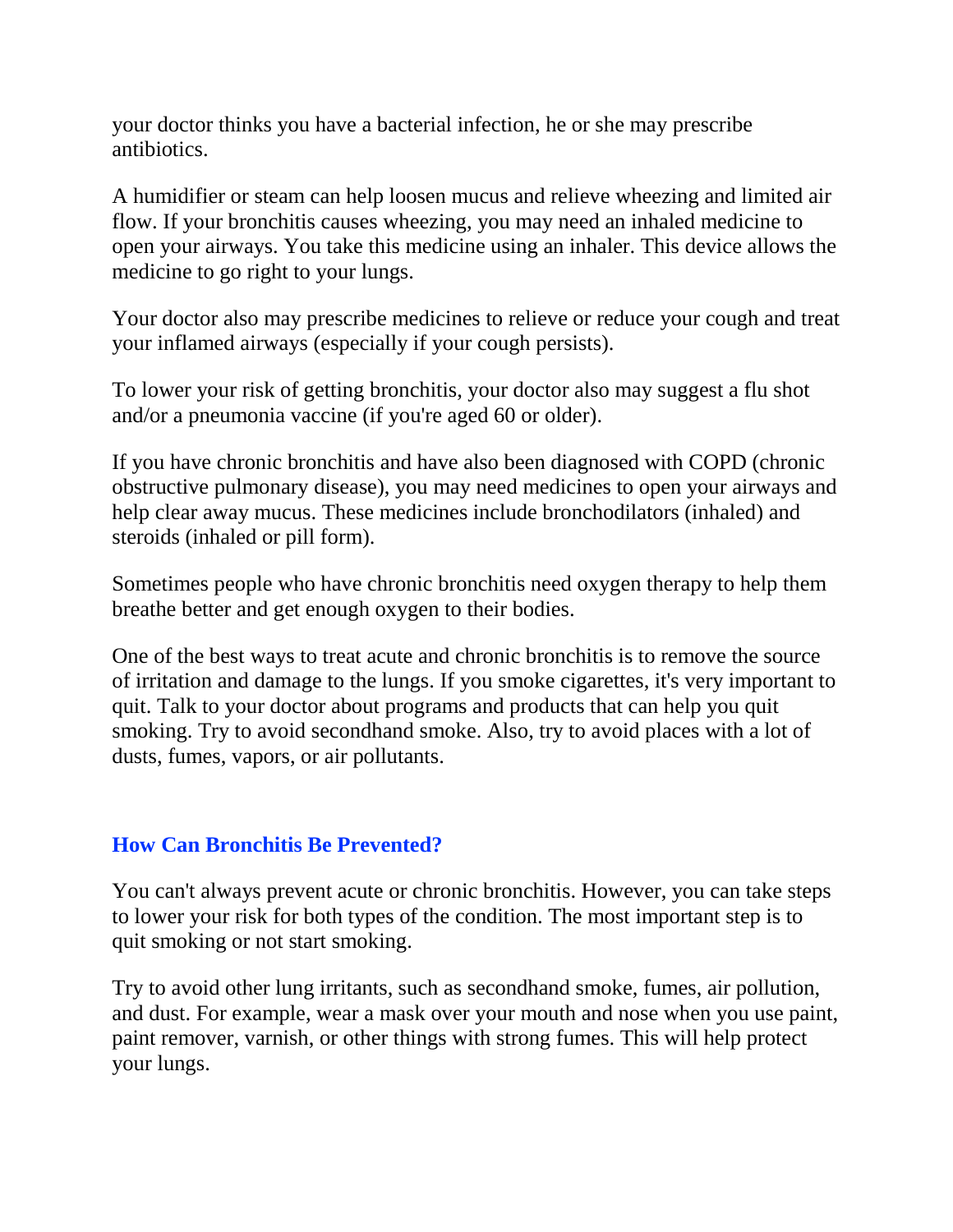Wash your hands often to reduce exposure to germs and bacteria. Get a flu shot every year, especially if you have lung problems. Get a pneumonia vaccine as your doctor advises if you're aged 60 or older.

## **Living With Chronic Bronchitis**

If you have chronic bronchitis, you can take steps to control your symptoms. Lifestyle changes and ongoing care can help you manage the condition.

## **Lifestyle Changes**

The most important step is to quit smoking or not start smoking. Avoid other lung irritants, such as secondhand smoke, fumes, air pollution, and dust. This will help keep your lungs healthy.

Wash your hands often to lower your risk for a viral or bacterial infection. Also, try to stay away from people who have colds or the flu. See your doctor right away if you have signs or symptoms of a cold or the flu.

Follow a healthy diet and be as physically active as you can. A healthy diet includes a variety of fruits, vegetables, and whole grains. It also includes lean meats, poultry, fish, and fat-free or low-fat milk or milk products. A healthy diet also is low in saturated fat,trans fat, cholesterol, sodium (salt), and added sugar.

# **Ongoing Care**

See your doctor regularly and take all your medicines as prescribed. Also, talk to your doctor about getting a yearly flu shot and/or a pneumonia vaccine.

If you have chronic bronchitis, pulmonary rehabilitation (rehab) may help improve your breathing. Pulmonary rehab is a breathing exercise program that's supervised by a respiratory therapist. This is a health care worker who knows about lung treatments. Talk to your doctor about whether rehab may benefit you.

People who have chronic bronchitis often breathe fast. Talk to your doctor about a breathing method called pursed-lip breathing. This breathing method may help you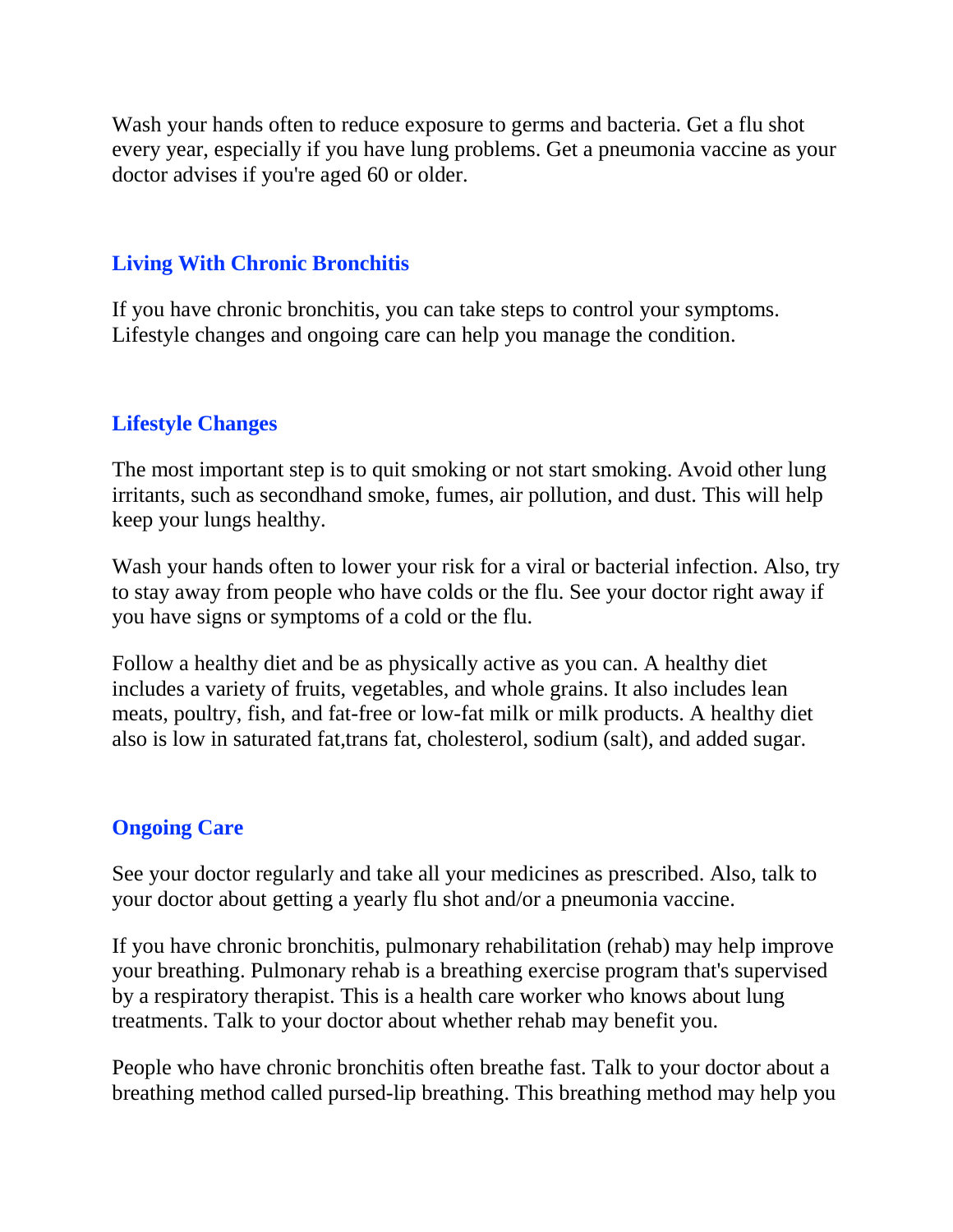feel better because it slows down your breathing. To do pursed-lip breathing, take a deep breath. Then, slowly breathe out through your mouth. At the same time, hold your lips as if you're going to kiss someone.

# *Key Points*

- Bronchitis is a condition in which the bronchial tubes, the tubes that carry air to your lungs, become inflamed.
- People who have bronchitis often have a cough that brings up mucus. Mucus is a slimy substance made by the lining of the bronchial tubes. Bronchitis also may cause wheezing (a whistling or squeaky sound when you breathe), chest pain or discomfort, a low fever, and shortness of breath.
- There are two main types of bronchitis: acute and chronic. Infections or other factors that irritate the lungs cause acute bronchitis. The condition lasts from a few days to 10 days.
- However, the cough that occurs may last for several weeks after the infection is gone. Chronic bronchitis is an ongoing, serious condition. It occurs when the lining of the bronchial tubes is permanently irritated and inflamed.
- The same viruses that cause colds and the flu are the most common cause of acute bronchitis. Exposure to lung irritants also raises your risk for acute bronchitis. Examples of lung irritants include tobacco smoke, air pollution, dusts, vapors, and fumes.
- Smoking is the major cause of chronic bronchitis. Breathing in air pollution or dust or fumes from the environment or workplace also can lead to chronic bronchitis.
- Bronchitis is a very common condition. Millions of cases occur each year. Elderly people, infants, and young children are at higher risk for acute bronchitis than people in other age groups. Smoking and having an existing lung disease greatly increases your risk for bronchitis.
- Signs and symptoms of bronchitis are a cough that produces mucus, wheezing, low fever, and chest tightness or pain.